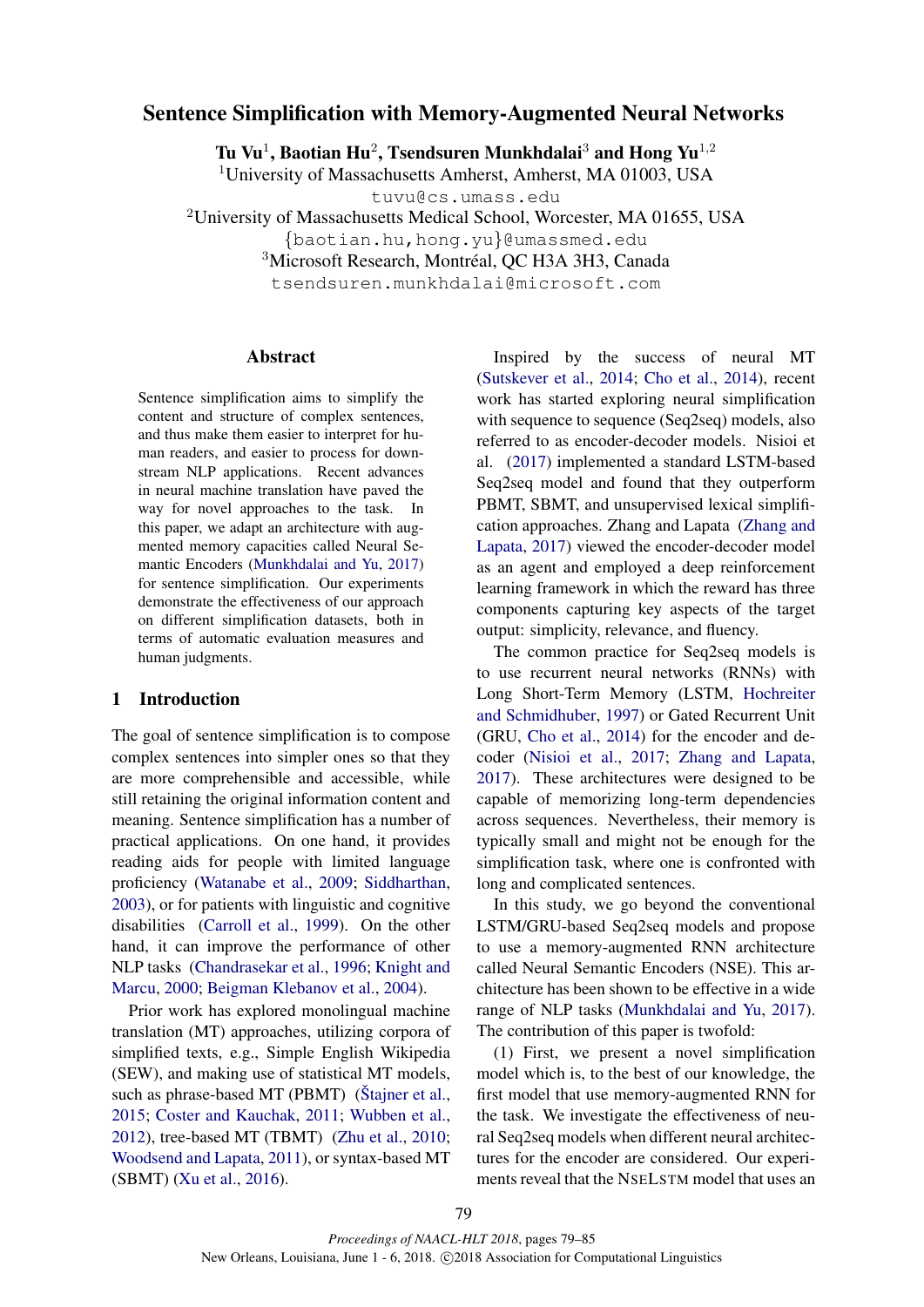

Figure 1: Attention-based encoder-decoder model. The model may attend to relevant source information while decoding the simplification, e.g., to generate the target word *won* the model may attend to the source words *received*, *nominated* and *Prize*.

NSE as the encoder and an LSTM as the decoder performed the best among these models, improving over strong simplification systems. (2) Second, we perform an extensive evaluation of various approaches proposed in the literature on different datasets. Results of both automatic and human evaluation show that our approach is remarkably effective for the task, significantly reducing the reading difficulty of the input, while preserving grammaticality and the original meaning. We further discuss some advantages and disadvantages of these approaches.

# 2 Neural Sequence to Sequence Models

#### 2.1 Attention-based Encoder-Decoder Model

Our approach is based on an attention-based Seq2seq model (Bahdanau et al., 2015) (Figure 1). Given a complex source sentence  $\mathcal{X} = x_{1:T_x}$ , the model learns to generate its simplified version  $\mathcal{Y} = y_{1:T_y}$ . The encoder reads through X and computes a sequence of hidden states  $h_{1:T_x}$ :

$$
h_t = \mathcal{F}^{enc}(h_{t-1}, x_t),
$$

where  $\mathcal{F}^{enc}$  is a non-linear activation function (e.g., LSTM),  $h_t$  is the hidden state at time t. Each time the model generates a target word  $y_t$ , the decoder looks at a set of positions in the source sentence where the most relevant information is located. Specifically, another non-linear activation function  $F^{dec}$  is used for the decoder where the hidden state  $s_t$  at time t is computed by:

$$
s_t = \mathcal{F}^{dec}(s_{t-1}, y_{t-1}, c_t).
$$

Here, the context vector  $c_t$  is computed as a weighted sum of the hidden vectors  $h_{1:T_x}$ :

$$
c_t = \sum_{i=1}^{T_x} \alpha_{ti} h_i, \qquad \alpha_{ti} = \frac{\exp(s_{t-1} \odot h_i)}{\sum_{j=1}^{T_x} \exp(s_{t-1} \odot h_j)},
$$

where  $\odot$  is the dot product of two vectors. Generation is conditioned on  $c_t$  and all the previously generated target words  $y_{1:t-1}$ :

$$
P(\mathcal{Y}|\mathcal{X}) = \prod_{t=1}^{T_y} P(y_t | \{y_{1:t-1}\}, c_t),
$$
  

$$
P(y_t | \{y_{1:t-1}\}, c_t) = \mathcal{G}(y_{t-1}, s_t, c_t),
$$

where  $\mathcal G$  is some non-linear function. The training objective is to minimize the cross-entropy loss of the training source-target pairs.

#### 2.2 Neural Semantic Encoders

An RNN allows us to compute a hidden state  $h_t$  of each word summarizing the preceding words  $x_{1:t}$ , but not considering the following words  $x_{t+1:T_x}$ that might also be useful for simplification. An alternative approach is to use a bidirectional-RNN (Schuster and Paliwal, 1997). Here, we propose to use Neural Semantic Encoders (NSE, Munkhdalai and Yu, 2017). During each encoding time step t, we compute a memory matrix  $M_t \in \mathbb{R}^{T_x \times D}$ where  $D$  is the dimensionality of the word vectors. This matrix is initialized with the word vectors and is refined over time through NSE's functions to gain a better understanding of the input sequence. Concretely, NSE sequentially reads the tokens  $x_{1:T_x}$  with its *read* function:

$$
r_t = \mathcal{F}^{enc}_{read}(r_{t-1}, x_t),
$$

where  $\mathcal{F}^{enc}_{read}$  is an LSTM,  $r_t \in \mathbb{R}^D$  is the hidden state at time t. Then, a *compose* function is used to compose  $r_t$  with relevant information retrieved from the memory at the previous time step,  $M_{t-1}$ :

$$
c_t = \mathcal{F}^{enc}_{composite}(r_t, m_t),
$$

where  $\mathcal{F}_{composite}^{enc}$  is a multi-layer perceptron with one hidden layer,  $c_t \in \mathbb{R}^{2D}$  is the output vector, and  $m_t \in \mathbb{R}^D$  is a linear combination of the memory slots of  $M_{t-1}$ , weighted by  $\sigma_{ti} \in \mathbb{R}$ :

$$
m_t = \sum_{i=1}^{T_x} \sigma_{ti} M_{t-1,i}, \qquad \sigma_{ti} = \frac{\exp(r_t \odot M_{t-1,i})}{\sum\limits_{j=1}^{T_x} \exp(r_t \odot M_{t-1,j})}.
$$

Here,  $M_{t-1,i}$  is the  $i^{th}$  row of the memory matrix at time  $t - 1$ ,  $M_{t-1}$ . Next, a *write* function is used to map  $c_t$  to the encoder output space:

$$
w_t = \mathcal{F}^{\text{enc}}_{\text{write}}(w_{t-1}, c_t),
$$

where  $\mathcal{F}_{write}^{enc}$  is an LSTM,  $w_t \in \mathbb{R}^D$  is the hidden state at time  $t$ . Finally, the memory is updated accordingly. The retrieved memory content pointed by  $\sigma_{ti}$  is erased and the new content is added:

$$
M_{t,i} = (1 - \sigma_{ti})M_{t-1,i} + \sigma_{ti}w_t.
$$

NSE gives us unrestricted access to the entire source sequence stored in the memory. As such, the encoder may attend to relevant words when encoding each word. The sequence  $w_{1:T_x}$  is then used as the sequence  $h_{1:T_x}$  in Section 2.1.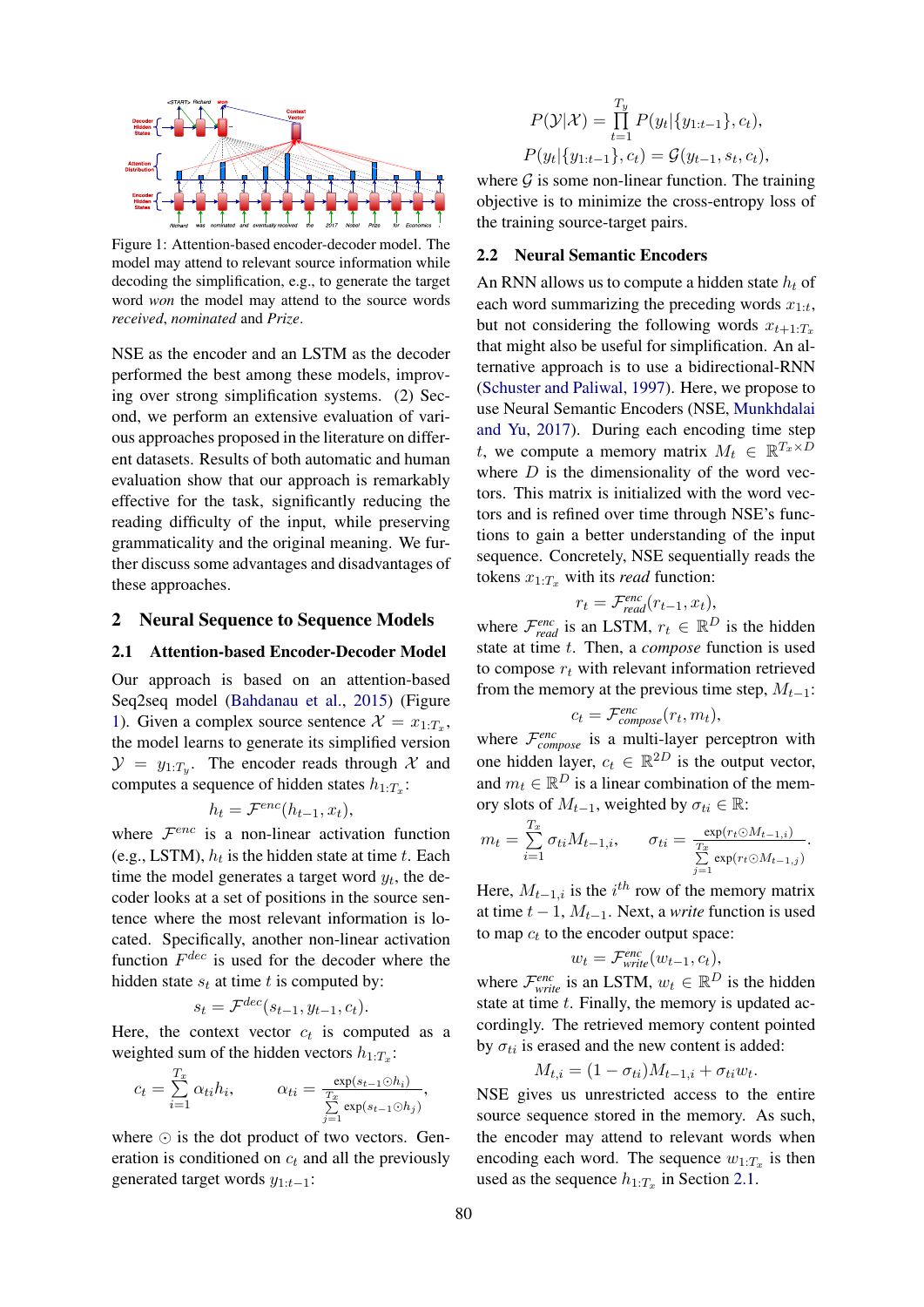### 2.3 Decoding

We differ from the approach of Zhang et al. (2017) in the sense that we implement both a greedy strategy and a beam-search strategy to generate the target sentence. Whereas the greedy decoder always chooses the simplification candidate with the highest log-probability, the beam-search decoder keeps a fixed number (beam) of the highest scoring candidates at each time step. We report the best simplification among the outputs based on automatic evaluation measures.

## 3 Experimental Setup

#### 3.1 Datasets

Following (Zhang and Lapata, 2017), we experiment on three simplification datasets, namely: (1) *Newsela* (Xu et al., 2015), a high-quality simplification corpus of news articles composed by Newsela<sup>1</sup> professional editors. We used the split of the data in (Zhang and Lapata, 2017), i.e., 94,208/1,129/1,077 pairs for train/dev/test. (2) *WikiSmall* (Zhu et al., 2010), which contains aligned complex-simple sentence pairs from English Wikipedia (EW) and SEW. The dataset has 88,837/205/100 pairs for train/dev/test. (3) *WikiLarge* (Zhang and Lapata, 2017), a larger corpus in which the training set is a mixture of three Wikipedia datasets in (Zhu et al., 2010; Woodsend and Lapata, 2011; Kauchak, 2013), and the development and test sests are complex sentences taken from *WikiSmall*, each has 8 simplifications written by Amazon Mechanical Turk workers (Xu et al., 2016). The dataset has 296,402/2,000/359 pairs for train/dev/test. Table 1 provides statistics on the training sets.

| <b>Dataset</b> |         | vocab size | #tokens/sent |       |  |  |
|----------------|---------|------------|--------------|-------|--|--|
|                | src     | tgt        | <b>src</b>   | tgt   |  |  |
| Newsela        | 41,066  | 30.193     | 25.94        | 15.89 |  |  |
| WikiSmall      | 113,368 | 93,835     | 24.26        | 20.33 |  |  |
| WikiLarge      | 201.841 | 168,962    | 25.17        | 18.51 |  |  |

Table 1: Statistics for the training sets: the vocabulary size (vocab size), and the average number of tokens per sentence (#tokens/sent) of the source (src) and target (tgt) language.

### 3.2 Models and Training Details

We implemented two attention-based Seq2seq models, namely: (1) LSTMLSTM: the encoder

is implemented by two LSTM layers; (2) NSEL-STM: the encoder is implemented by NSE. The decoder in both cases is implemented by two LSTM layers. For all experiments, our models have 300-dimensional hidden states and 300 dimensional word embeddings. Parameters were initialized from a uniform distribution [-0.1, 0.1). We used the same hyperparameters across all datasets. Word embeddings were initialized either randomly or with Glove vectors (Pennington et al., 2014) pre-trained on Common Crawl data (840B tokens), and fine-tuned during training. We used a vocabulary size of 20K for Newsela, and 30K for WikiSmall and WikiLarge. Our models were trained with a maximum number of 40 epochs using Adam optimizer (Kingma and Ba, 2015) with step size  $\alpha = 0.001$  for LSTMLSTM, and 0.0003 for NSELSTM, the exponential decay rates  $\beta_1 = 0.9$ ,  $\beta_2 = 0.999$ . The batch size is set to 32. We used dropout (Srivastava et al., 2014) for regularization with a dropout rate of 0.3. For beam search, we experimented with beam sizes of 5 and 10. Following (Jean et al., 2015), we replaced each out-of-vocabulary token  $\langle unk \rangle$  with the source word  $x_k$  with the highest alignment score  $\alpha_{ti}$ , i.e.,  $k = \text{argmax}(\alpha_{ti})$ .

Our models were tuned on the development sets, either with BLEU (Papineni et al., 2002) that scores the output by counting  $n$ -gram matches with the reference, or SARI (Xu et al., 2016) that compares the output against both the reference and the input sentence. Both measures are commonly used to automatically evaluate the quality of simplification output. We noticed that SARI should be used with caution when tuning neural Seq2seq simplification models. Since SARI depends on the differences between a system's output and the input sentence, large differences may yield very good SARI even though the output is ungrammatical. Thus, when tuning with SARI, we ignored epochs in which the BLEU score of the output is too low, using a threshold  $\varsigma$ . We set  $\varsigma$  to 22 on Newsela, 33 on WikiSmall, and 77 on WikiLarge.

i

#### 3.3 Comparing Systems

We compared our models, either tuned with BLEU (-B) or SARI (-S), against systems reported in (Zhang and Lapata, 2017), namely DRESS, a deep reinforcement learning model, DRESS-LS, a combination of DRESS and a lexical simplification model (Zhang and Lapata, 2017), PBMT-

<sup>1</sup> https://newsela.com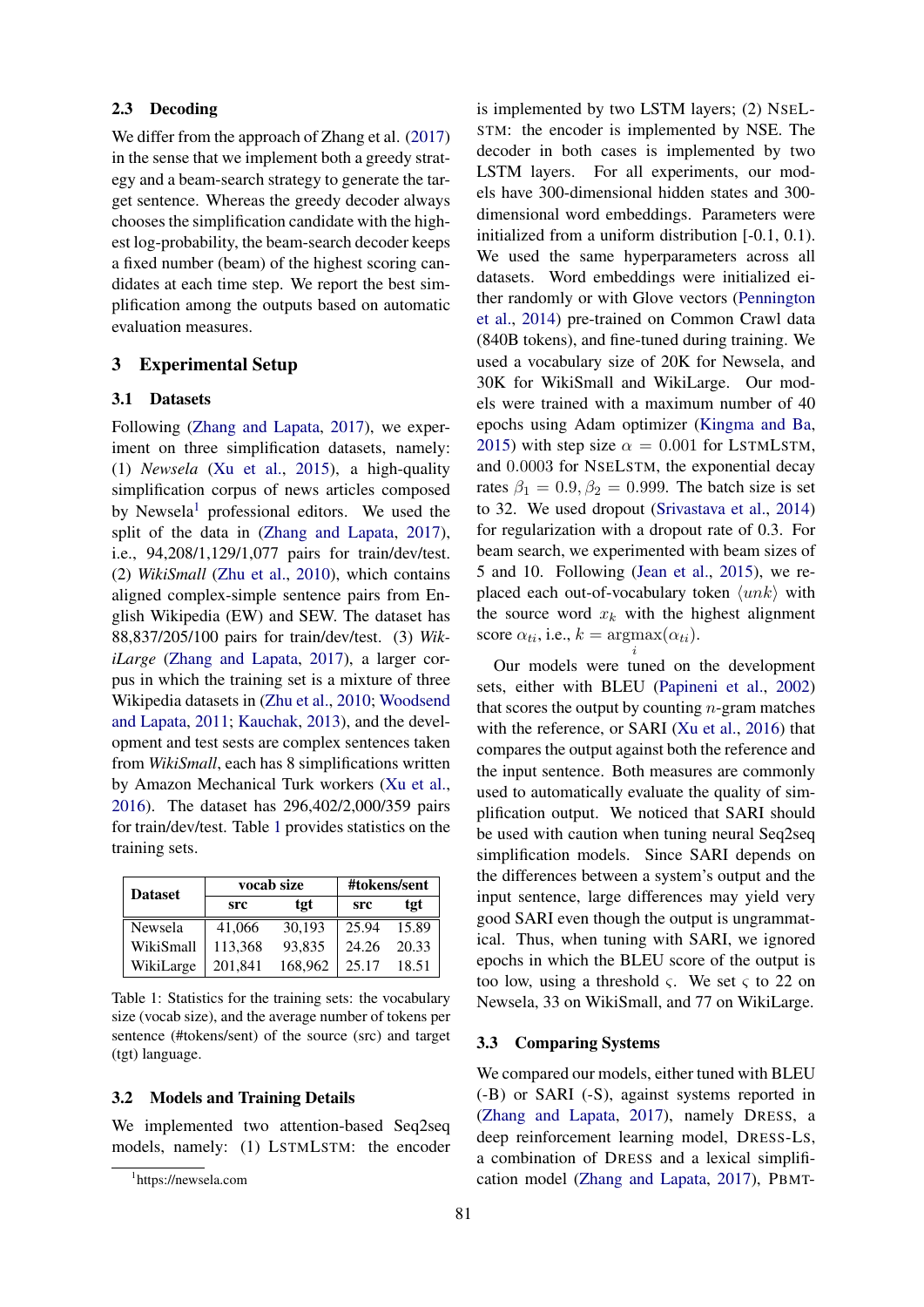R, a PBMT model with dissimilarity-based reranking (Wubben et al., 2012), HYBRID, a hybrid semantic-based model that combines a simplification model and a monolingual MT model (Narayan and Gardent, 2014), and SBMT-SARI, a SBMT model with simplification-specific components. (Xu et al., 2016).

### 3.4 Evaluation

We measured BLEU, and SARI at corpus-level following (Zhang and Lapata, 2017). In addition, we also evaluated system output by eliciting human judgments. Specifically, we randomly selected 40 sentences from each test set, and included human reference simplifications and corresponding simplifications from the systems above<sup>2</sup>. We then asked three volunteers<sup>3</sup> to rate simplifications with respect to *Fluency* (the extent to which the output is grammatical English), *Adequacy* (the extent to which the output has the same meaning as the input sentence), and *Simplicity* (the extent to which the output is simpler than the input sentence) using a five point Likert scale.

#### 4 Results and Discussions

#### 4.1 Automatic Evaluation Measures

The results of the automatic evaluation are displayed in Table 2. We first discuss the results on Newsela that contains high-quality simplifications composed by professional editors. In terms of BLEU, all neural models achieved much higher scores than PBMT-R and HYBRID. NSELSTM-B scored highest with a BLEU score of 26.31. With regard to SARI, NSELSTM-S scored best among neural models (29.58) and came close to the performance of HYBRID (30.00). This indicates that NSE offers an effective means to better encode complex sentences for sentence simplification.

On WikiSmall, HYBRID – the current state-ofthe-art – achieved best BLEU (53.94) and SARI (30.46) scores. Among neural models, NSELSTM-B yielded the highest BLEU score (53.42), while NSELSTM-S performed best on SARI (29.75). On WikiLarge<sup>4</sup>, again, NSELSTM-B had the highest BLEU score of 92.02. SBMT-SARI – that was

| Model         | <b>Newsela</b> |             | WikiSmall |             | WikiLarge |             |  |
|---------------|----------------|-------------|-----------|-------------|-----------|-------------|--|
|               | <b>BLEU</b>    | <b>SARI</b> | BLEU      | <b>SARI</b> | BLEU      | <b>SARI</b> |  |
| PBMT-R        | 18.19          | 15.77       | 46.31     | 15.97       | 81 11     | 38.56       |  |
| <b>HYBRID</b> | 14.46          | 30.00       | 53.94     | 30.46       | 48.97     | 31.40       |  |
| SBMT-SARI     | <b>NA</b>      |             | <b>NA</b> |             | 73.08     | 39.96       |  |
| <b>DRESS</b>  | 23.21          | 27.37       | 34.53     | 27.48       | 77.18     | 37.08       |  |
| DRESS-LS      | 24.30          | 26.63       | 36.32     | 27.24       | 80.12     | 37.27       |  |
| LSTMLSTM-B    | 24.38          | 27.66       | 50.53     | 17.67       | 88.81     | 34.22       |  |
| NSELSTM-B     | 26.31          | 27.42       | 53.42     | 17.47       | 92.02     | 33.43       |  |
| LSTMLSTM-S    | 23.50          | 28.67       | 31.32     | 28.04       | 81.95     | 35.45       |  |
| NSELSTM-S     | 22.62          | 29.58       | 29.72     | 29.75       | 80.43     | 36.88       |  |

Table 2: Model performance using automatic evaluation measures (BLEU and SARI).

trained on a huge corpus of 106M sentence pairs and 2B words – scored highest on SARI with 39.96, followed by DRESS-LS (37.27), DRESS (37.08), and NSELSTM-S (36.88).

#### 4.2 Human Judgments

The results of human judgments are displayed in Table 3. On Newsela, NSELSTM-B scored highest on Fluency. PBMT-R was significantly better than all other systems on Adequacy while LSTMLSTM-S performed best on Simplicity. NSELSTM-B did very well on both Adequacy and Simplicity, and was best in terms of Average. Example model outputs on Newsela are provided in Table 4.

On WikiSmall, NSELSTM-B performed best on both Fluency and Adequacy. On WikiLarge, LSTMLSTM-B achieved the highest Fluency score while NSELSTM-B received the highest Adequacy score. In terms of Simplicity and Average, NSELSTM-S outperformed all other systems on both WikiSmall and WikiLarge.

As shown in Table 3, neural models often outperformed traditional systems (PBMT-R, HY-BRID, SBMT-SARI) on Fluency. This is not surprising given the recent success of neural Seq2seq models in language modeling and neural machine translation (Zaremba et al., 2014; Jean et al., 2015). On the downside, our manual inspection reveals that neural models learn to perform copying very well in terms of rewrite operations (e.g., copying, deletion, reordering, substitution), often outputting the same or parts of the input sentence.

Finally, as can be seen in Table 3, REFER-ENCE scored lower on Adequacy compared to Fluency and Simplicity on Newsela. On Wikipediabased datasets, REFERENCE obtained high Adequacy scores but much lower Simplicity scores compared to Newsela. This supports the assertion by previous work (Xu et al., 2015) that SEW has a large proportion of inadequate simplifications.

<sup>&</sup>lt;sup>2</sup>The outputs of comparison systems are available at https://github.com/XingxingZhang/dress.

<sup>&</sup>lt;sup>3</sup>two native English speakers and one non-native fluent English speaker

<sup>&</sup>lt;sup>4</sup>Here, BLEU scores are much higher compared to Newsela and WikiSmall since there are 8 reference simplifications for each input sentence in the test set.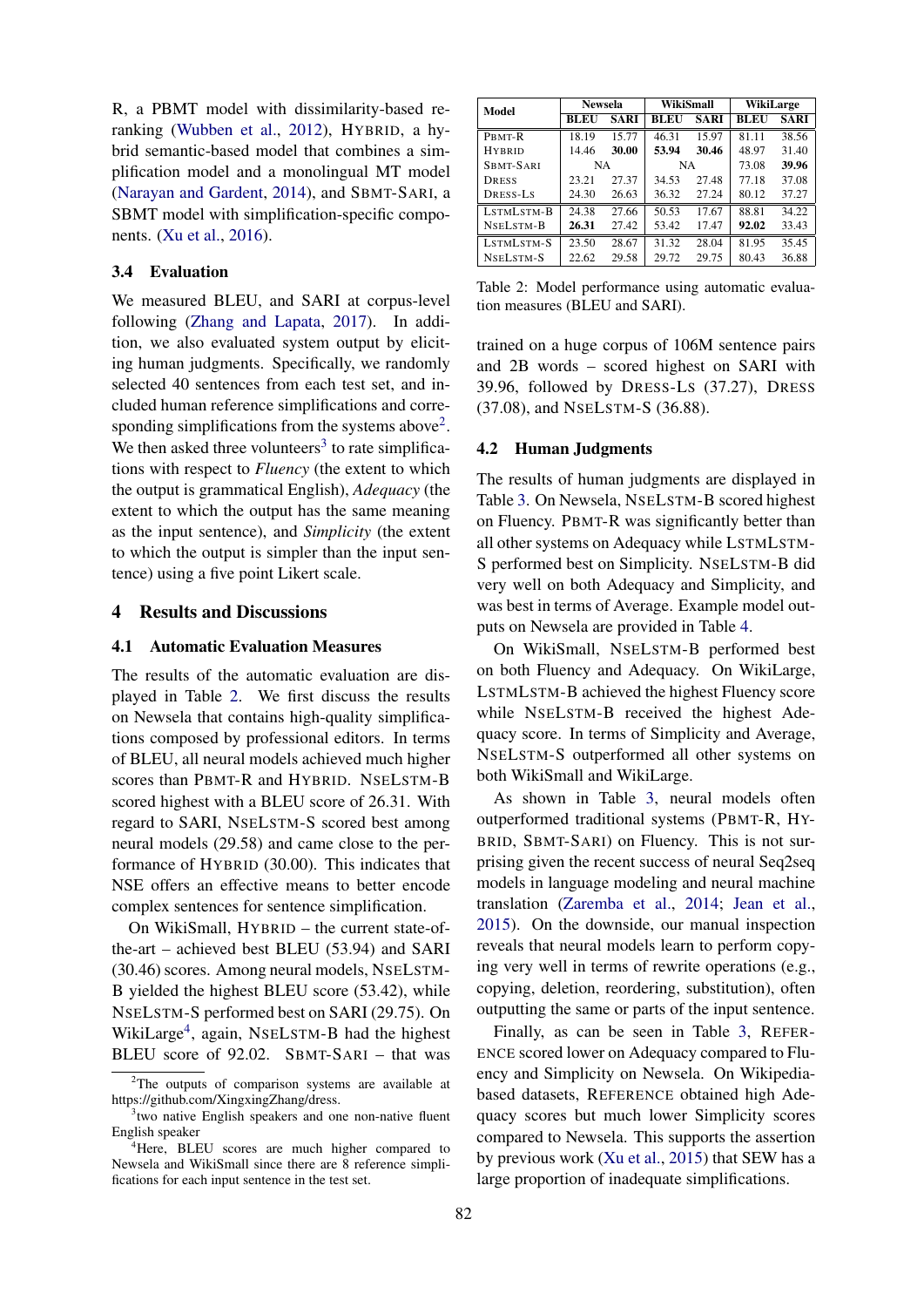| Model            | <b>Newsela</b> |      |           |      | WikiSmall |      |      | WikiLarge |      |      |      |      |
|------------------|----------------|------|-----------|------|-----------|------|------|-----------|------|------|------|------|
|                  | F              | A    | S         | Avg. | F         | A    | S    | Avg.      | F    | A    | S    | Avg. |
| <b>REFERENCE</b> | 4.58           | 2.98 | 3.99      | 3.85 | 4.63      | 3.97 | 3.59 | 4.06      | 4.59 | 4.43 | 2.38 | 3.80 |
| PBMT-R           | 3.73           | 3.90 | 1.98      | 3.20 | 4.07      | 4.11 | 2.28 | 3.49      | 4.22 | 4.09 | 2.31 | 3.54 |
| <b>HYBRID</b>    | 2.77           | 2.56 | 2.41      | 2.58 | 3.21      | 3.62 | 2.56 | 3.13      | 2.63 | 2.48 | 2.26 | 2.46 |
| SBMT-SARI        |                |      | <b>NA</b> |      |           |      | NA   |           | 3.89 | 3.87 | 2.54 | 3.43 |
| <b>DRESS</b>     | 3.98           | 2.84 | 2.93      | 3.25 | 4.35      | 3.33 | 3.49 | 3.72      | 4.56 | 3.66 | 2.63 | 3.62 |
| DRESS-LS         | 3.99           | 2.90 | 2.98      | 3.29 | 4.43      | 3.33 | 3.56 | 3.77      | 4.68 | 3.88 | 2.63 | 3.73 |
| LSTMLSTM-B       | 3.95           | 2.93 | 3.14      | 3.34 | 4.42      | 3.88 | 2.65 | 3.65      | 4.80 | 4.47 | 1.89 | 3.72 |
| NSELSTM-B        | 4.26           | 3.13 | 3.39      | 3.59 | 4.74      | 4.22 | 2.49 | 3.82      | 4.73 | 4.58 | 1.94 | 3.75 |
| LSTMLSTM-S       | 4.24           | 3.03 | 3.45      | 3.57 | 4.59      | 3.40 | 3.42 | 3.80      | 4.73 | 4.23 | 2.21 | 3.72 |
| NSELSTM-S        | 3.83           | 2.78 | 3.01      | 3.21 | 4.57      | 3.28 | 3.81 | 3.89      | 4.65 | 3.95 | 2.90 | 3.83 |

Table 3: Average human ratings (Fluency (F), Adequacy (A), Simplicity (S), and Average (Avg.)).

| COMPLEX: Another parent, Mike Munson, sits on the bench with a tablet and uses an app to track and analyze the team 's shots.       |  |  |  |  |  |  |  |
|-------------------------------------------------------------------------------------------------------------------------------------|--|--|--|--|--|--|--|
| REFERENCE: Basketball parent Mike Munson sits on the bench with a tablet, like an iPad.                                             |  |  |  |  |  |  |  |
| PBMT-R: Another parent, Mike Munson is on the bench with a tablet and uses an app to track and analyze the team 's shots.           |  |  |  |  |  |  |  |
| HYBRID: another parent, mike munson sits uses an app to track and analyze shots.                                                    |  |  |  |  |  |  |  |
| DRESS: Another parent, Mike Munson, sits on the bench with a computer.                                                              |  |  |  |  |  |  |  |
| DRESS-LS: Another parent, Mike Munson, sits on the bench with a <b>computer</b> .                                                   |  |  |  |  |  |  |  |
| LSTMLSTM-B: He starts on the bench with a tablet and uses an app to track.                                                          |  |  |  |  |  |  |  |
| NSELSTM-B: Another parent, Mike Munson, sits on the bench with a tablet and uses an app to track.                                   |  |  |  |  |  |  |  |
| LSTMLSTM-S: She sits on the bench with a tablet and uses an app to track and study the team 's shots.                               |  |  |  |  |  |  |  |
| NSELSTM-S: He sits on the bench with a tablet.                                                                                      |  |  |  |  |  |  |  |
| COMPLEX: Stowell believes that even documents about Lincoln 's death will give people a better understanding of the man who was     |  |  |  |  |  |  |  |
| assassinated 150 years ago this April.                                                                                              |  |  |  |  |  |  |  |
| REFERENCE: Stowell thinks that even information about Lincoln 's death will help people understand him.                             |  |  |  |  |  |  |  |
| PBMT-R: Stowell thinks that even documents about Lincoln 's death will give people a better understanding of the man who was killed |  |  |  |  |  |  |  |
| 150 years ago this April.                                                                                                           |  |  |  |  |  |  |  |
| HYBRID: documents that will give people a understanding the man was assassinated 150 years ago.                                     |  |  |  |  |  |  |  |
| DRESS: Stowell thinks that even documents about Lincoln 's death will give people a better understanding of the man.                |  |  |  |  |  |  |  |
| DRESS-LS: Stowell thinks that even documents about Lincoln 's death will give people a better understanding of the man.             |  |  |  |  |  |  |  |
| LSTMLSTM-B: Stowell believes that only documents about Lincoln 's death will give people a better understanding.                    |  |  |  |  |  |  |  |
| NSELSTM-B: Stowell believes that the discovery about Lincoln 's death will give people a better understanding of the man.           |  |  |  |  |  |  |  |
| LSTMLSTM-S: Stowell thinks that even documents about Lincoln 's death will give people a better understanding of the man.           |  |  |  |  |  |  |  |
| NSELSTM-S: Stowell thinks that even papers about Lincoln 's death will give people a better understanding of the man.               |  |  |  |  |  |  |  |

Table 4: Example model outputs on Newsela. Substitutions are shown in bold.

## 4.3 Correlations

Table 5 shows the correlations between the scores assigned by humans and the automatic evaluation measures. There is a positive significant correlation between Fluency and Adequacy (0.69), but a negative significant correlation between Adequacy and Simplicity (-0.64). BLEU correlates well with Fluency (0.63) and Adequacy (0.90) while SARI correlates well with Simplicity (0.73). BLEU and SARI show a negative significant correlation (- 0.54). The results reflect the challenge of managing the trade-off between Fluency, Adequacy and Simplicity in sentence simplification.

|                   | <b>Adequacy</b> | <b>Simplicity</b> | <b>BLEU</b> | <b>SARI</b> |
|-------------------|-----------------|-------------------|-------------|-------------|
| <b>Fluency</b>    | $0.69**$        | $-0.03$           | $0.63**$    | $-0.48**$   |
| <b>Adequacy</b>   |                 | $-0.64**$         | $0.90**$    | $-0.81**$   |
| <b>Simplicity</b> |                 |                   | $-0.56**$   | $0.73***$   |
| <b>BLEU</b>       |                 |                   |             | $-0.54**$   |

Table 5: Pearson correlation between the scores assigned by humans and the automatic evaluation measures. Scores marked \*\* are significant at  $p < 0.01$ .

## 5 Conclusions

In this paper, we explore neural Seq2seq models for sentence simplification. We propose to use an architecture with augmented memory capacities which we believe is suitable for the task, where one is confronted with long and complex sentences. Results of both automatic and human evaluation on different datasets show that our model is capable of significantly reducing the reading difficulty of the input, while performing well in terms of grammaticality and meaning preservation.

### 6 Acknowledgements

We would like to thank Emily Druhl, Jesse Lingeman, and the UMass BioNLP team for their help with this work. We also thank Xingxing Zhang and Sergiu Nisioi for valuable discussions, and the anonymous reviewers for their thoughtful comments and suggestions.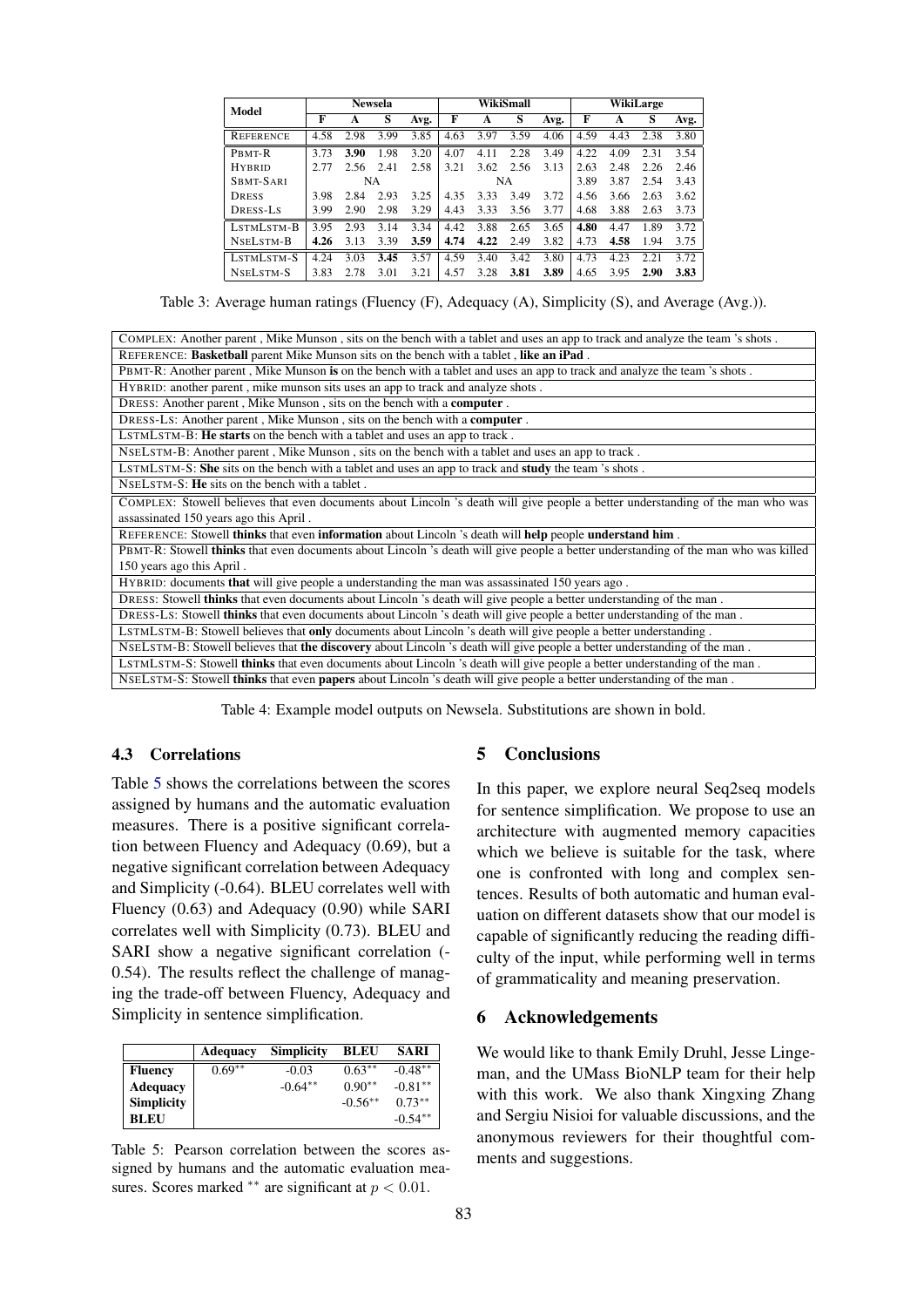#### References

- Dzmitry Bahdanau, Kyunghyun Cho, and Yoshua Bengio. 2015. Neural machine translation by jointly learning to align and translate. In *Proceedings of the International Conference on Learning Representations (ICLR)*, Curran Associates, Inc., San Diego, CA, USA, pages 3104–3112.
- Beata Beigman Klebanov, Kevin Knight, and Daniel Marcu. 2004. Text simplification for informationseeking applications. In *Proceed- ings of Ontologies, Dabases, and Applications of Semantics (ODBASE) International Conference, volume 3290 of Lecture Notes in Computer Science*. Springer, Berlin, Heidelberg, pages 735–747.
- John Carroll, Guido Minnen, Darren Pearce, Yvonne Canning, Siobhan Devlin, and John Tait. 1999. Simplifying text for language-impaired readers. In *Proceedings of the 9th Conference of the European Chapter of the Association for Computational Linguistics (EACL)*. Association for Computational Linguistics, Bergen, Norway, pages 269–270.
- R. Chandrasekar, Christine Doran, and B. Srinivas. 1996. Motivations and methods for text simplification. In *Proceedings of the 16th International Conference on Computational Linguistics (COLING)*. Stroudsburg, PA, USA, pages 1041–1044.
- Kyunghyun Cho, Bart van Merrienboer, Caglar Gulcehre, Dzmitry Bahdanau, Fethi Bougares, Holger Schwenk, and Yoshua Bengio. 2014. Learning phrase representations using rnn encoder–decoder for statistical machine translation. In *Proceedings of the 2014 Conference on Empirical Methods in Natural Language Processing (EMNLP)*. Association for Computational Linguistics, Doha, Qatar, pages 1724–1734.
- Will Coster and David Kauchak. 2011. Learning to simplify sentences using wikipedia. In *Proceedings of the Workshop on Monolingual Text-To-Text Generation*. Association for Computational Linguistics, Portland, Oregon, pages 1–9.
- Sepp Hochreiter and Jrgen Schmidhuber. 1997. Long short-term memory. *Neural Computation* 9(8):1735–1780.
- Sebastien Jean, Orhan Firat, Kyunghyun Cho, Roland ´ Memisevic, and Yoshua Bengio. 2015. Montreal neural machine translation systems for wmt15. In *Proceedings of the Tenth Workshop on Statistical Machine Translation*. Association for Computational Linguistics, Lisbon, Portugal, pages 134–140.
- David Kauchak. 2013. Improving text simplification language modeling using unsimplified text data. In *Proceedings of the 51st Annual Meeting of the Association for Computational Linguistics (ACL)*. Association for Computational Linguistics, Sofia, Bulgaria, pages 1537–1546.
- Diederik Kingma and Jimmy Ba. 2015. Adam: A method for stochastic optimization. In *Proceedings of the International Conference on Learning Representations (ICLR)*, Curran Associates, Inc., San Diego, CA, USA.
- Kevin Knight and Daniel Marcu. 2000. Statisticsbased summarization - step one: Sentence compression. In *Proceedings of the Seventeenth National Conference on Artificial Intelligence (AAAI) and Twelfth Conference on Innovative Applications of Artificial Intelligence (IAAI)*. AAAI Press, pages 703–710.
- Tsendsuren Munkhdalai and Hong Yu. 2017. Neural semantic encoders. In *Proceedings of the 15th Conference of the European Chapter of the Association for Computational Linguistics (EACL)*. Association for Computational Linguistics, Valencia, Spain, pages 397–407.
- Shashi Narayan and Claire Gardent. 2014. Hybrid simplification using deep semantics and machine translation. In *Proceedings of the 52nd Annual Meeting of the Association for Computational Linguistics (ACL)*. Association for Computational Linguistics, Baltimore, Maryland, pages 435–445.
- Sergiu Nisioi, Sanja Štajner, Simone Paolo Ponzetto, and Liviu P. Dinu. 2017. Exploring neural text simplification models. In *Proceedings of the 55th Annual Meeting of the Association for Computational Linguistics (ACL)*. Association for Computational Linguistics, Vancouver, Canada, pages 85–91.
- Kishore Papineni, Salim Roukos, Todd Ward, and Wei-Jing Zhu. 2002. Bleu: a method for automatic evaluation of machine translation. In *Proceedings of 40th Annual Meeting of the Association for Computational Linguistics (ACL)*. Association for Computational Linguistics, Philadelphia, Pennsylvania, USA, pages 311–318.
- Jeffrey Pennington, Richard Socher, and Christopher Manning. 2014. Glove: Global vectors for word representation. In *Proceedings of the 2014 Conference on Empirical Methods in Natural Language Processing (EMNLP)*. Association for Computational Linguistics, Doha, Qatar, pages 1532–1543.
- Mike Schuster and Kuldip K Paliwal. 1997. Bidirectional recurrent neural networks. *IEEE Transactions on Signal Processing* 45(11):2673–2681.
- Advaith Siddharthan. 2003. Syntactic simplification and text cohesion. Ph.D. Thesis, University of Cambridge, University of Cambridge.
- Nitish Srivastava, Geoffrey Hinton, Alex Krizhevsky, Ilya Sutskever, and Ruslan Salakhutdinov. 2014. Dropout: A simple way to prevent neural networks from overfitting. *Journal of Machine Learning Research* 15:1929–1958.